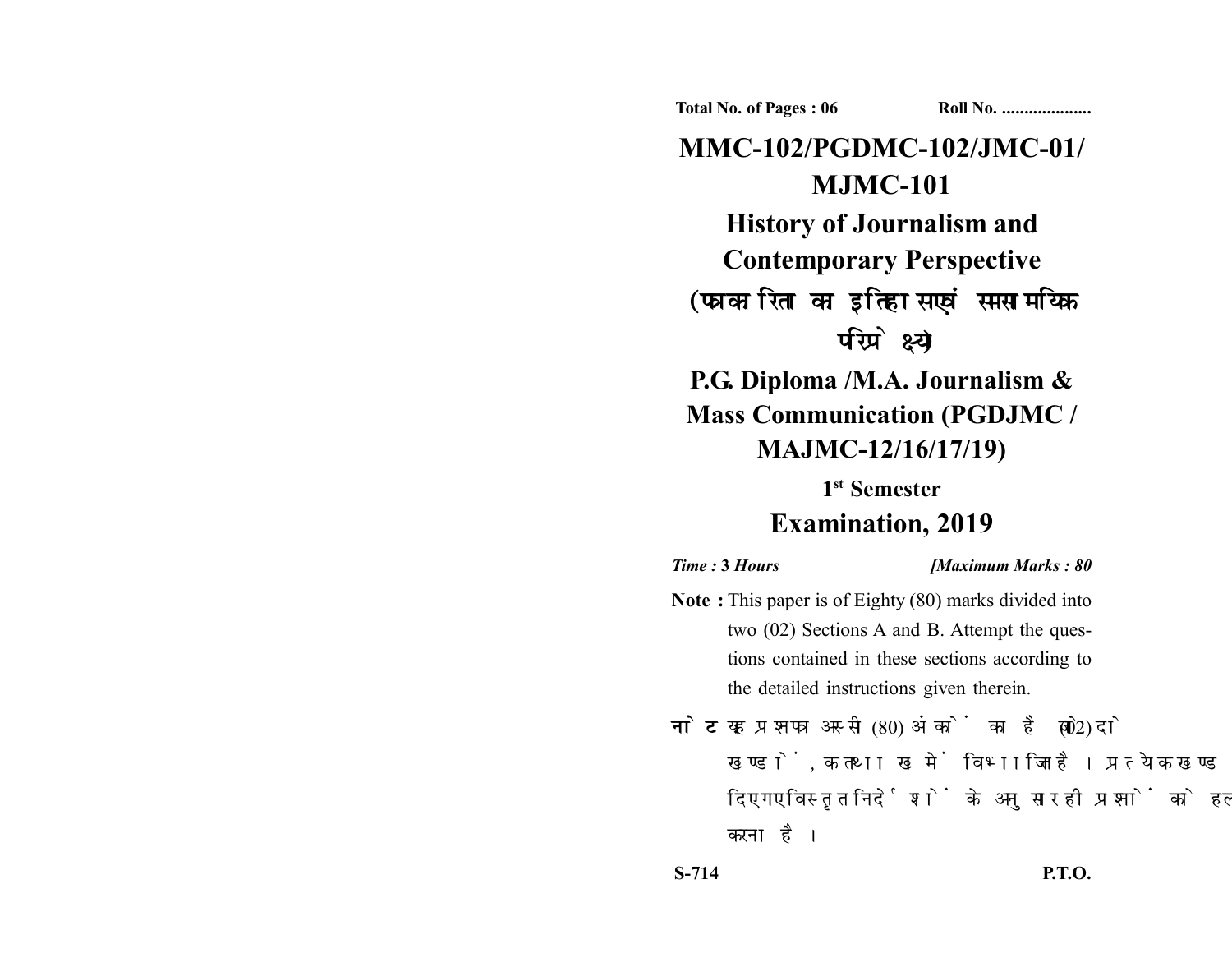### **(4)(3)**

वर्ष 1780 से 1857 के बीच में पत्रकारिता की प्रवृत्तियों पर प्रकाश डालिए।

- 4. Write an essay on "Gandhi as a Journalist." 'गांधी-एक पत्रकार' विषय पर निबंध लिखिए।
- 5. Explain the main trends of Journalism of Post Independence India.

स्वातंत्रयोत्तर भारत की पत्रकारिता की मुख्य प्रवृत्तियों को व्याख्या कोजिए।

#### **Section–B /**

(Short-Answer-Type Questions) **/** 

- **Note :** Section 'B' contains Eight (08) short-answertype questions of Seven (07) marks each. Learners are required to answer any Five (05) questions only. **(5×7=35)**
- नोट: खण्ड'ख' में आठ (08) लघु उत्तरों वाले प्रश्न दिये गये हैं. प्रत्येक प्रश्न के लिए सात (07) अंक निर्धारित हैं। शिक्षार्थियों को इनमें से केवल पाँच (05) प्रश्नों के उत्तर देने हैं।
	- 1. Discuss the Role of Raja Ram Mohan Roy in promoting Journalism in India.

भारत में पत्रकारिता को बढ़ावा देने में राजा राममोहन राय के योगदान की चर्चा कीजिए।

2. What do you know about "Udant Martand". Also write about its Editor.

उदन्त मार्तंड के बारे में आप क्या जानते हैं? इसके संपादक के विषय में भी लिखिए।

- 3. Why was the Vernacular Press Act enacted. What were its implications? भाषायी प्रेस कानून क्यों लागू किया गया? इसके क्या परिणाम रहे?
- 4. Describe the Role of Mahabir Prasad Dwivedi in the growth of Hindi Journalism. हिन्दी पत्रकारिता के विकास में महावीर प्रसाद द्विवेदी के योगदान की चर्चा कीजिए।
- 5. What do you understand by Missionary Journalism? Explain. मिशनरी पत्रकारिता से क्या आशय है? व्याख्या

कोजिए।

6. What was the impact of Emergency on Journalism in India?

**S-714 P.T.O. S-714**